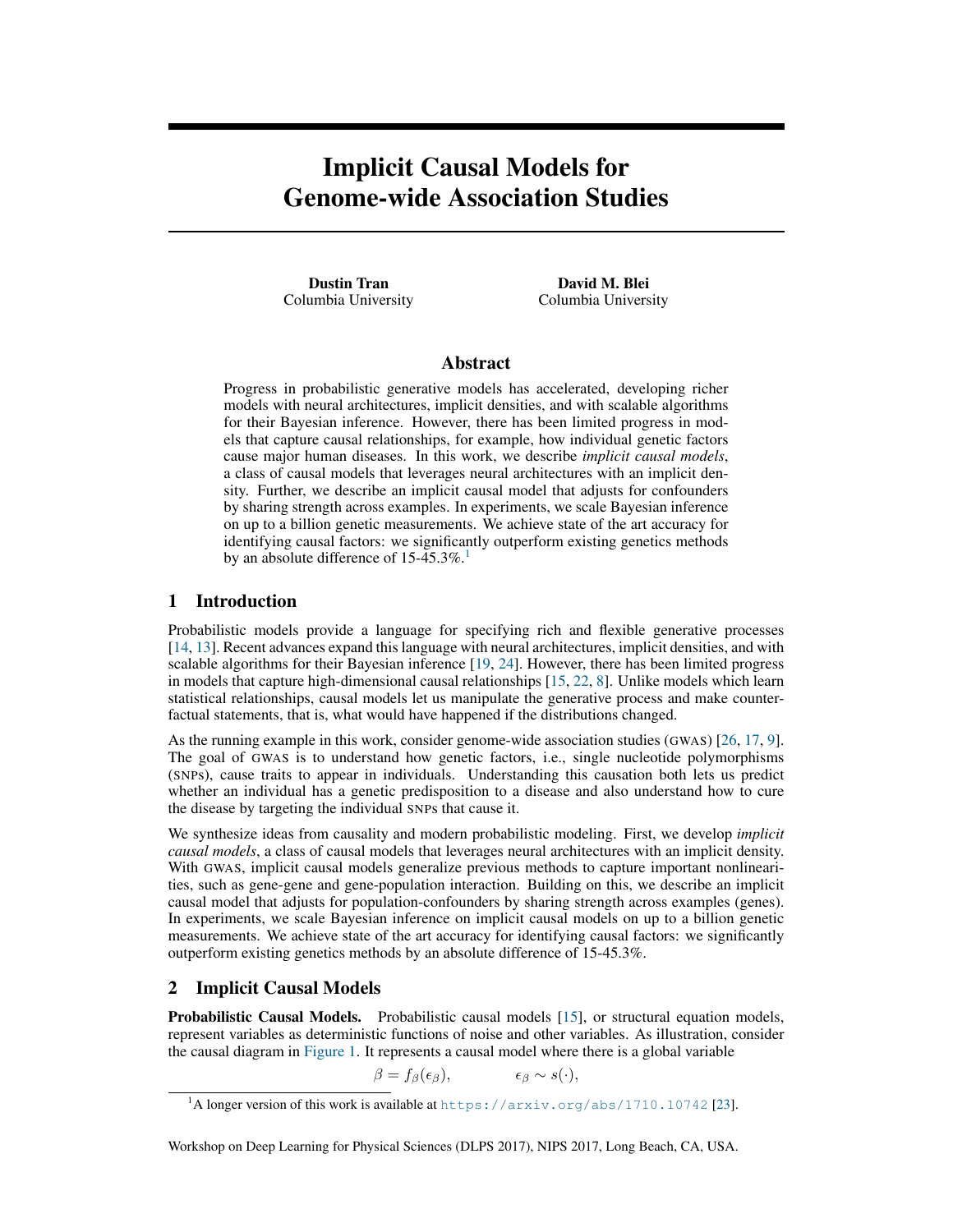<span id="page-1-0"></span>

**Figure 1:** Probabilistic causal model. (left) Variable x causes y coupled with a shared variable  $\beta$ . (right) A more explicit diagram where variables (denoted with a square) are a deterministic function of other variables and noise  $\epsilon$  (denoted with a triangle).

<span id="page-1-2"></span>

**Figure 2:** (left) Causal graph for GWAS. The population structure of SNPs for each individual  $(z_n)$ confounds inference of how each SNP ( $x_{nm}$ ) causes a trait of interest ( $y_n$ ). (right) Implicit causal model for GWAS. Its structure is the same as the causal graph but also places priors over parameters  $\phi$  and  $\theta$  and with a latent variable  $w_m$  per SNP.

and for each data point  $n = 1, \ldots, N$ ,

$$
x_n = f_x(\epsilon_{x,n}, \beta), \qquad y_n = f_y(\epsilon_{y,n}, x_n, \beta), \qquad \epsilon_{x,n}, \epsilon_{y,n} \sim s(\cdot). \tag{1}
$$

The noise  $\epsilon$  are background variables, representing unknown external quantities which are jointly independent. Each variable  $\beta$ , x, y is a function of other variables and its background variable.

We are interested in estimating the causal mechanism  $f_y$ . It lets us calculate quantities such as the causal effect  $p(y | d\omega(X = x), \beta)$ , the probability of an outcome y given that we force X to a specific value x and under fixed global structure  $β$ . This quantity differs from the conditional  $p(y | x, \beta)$ . The conditional takes the model and filters to the subpopulation where  $X = x$ ; in general, the processes which set  $X$  to that value may also have influenced  $Y$ . Thus the conditional is not the same as if we had manipulated  $X$  directly [\[15\]](#page-4-3).

Implicit Causal Models. Implicit models capture an unknown distribution by hypothesizing about its generative process [\[4,](#page-4-7) [24\]](#page-5-0). For a distribution  $p(x)$  of observations x, recent advances define a function g that takes in noise  $\epsilon \sim s(\cdot)$  and outputs x given parameters  $\theta$ ,

<span id="page-1-3"></span><span id="page-1-1"></span>
$$
x = g(\epsilon \mid \theta), \quad \epsilon \sim s(\cdot). \tag{2}
$$

Unlike models which assume additive noise, setting  $q$  to be a neural network enables multilayer, nonlinear interactions. Implicit models also separate randomness from the transformation; this imitates the structural invariance of causal models [\(Equation 1\)](#page-1-1).

To enforce causality, we define an *implicit causal model* as a probabilistic causal model where the functions  $g$  form structural equations, that is, causal relations among variables. Implicit causal models extend implicit models in the same way that causal networks extend Bayesian networks [\[16\]](#page-4-8) and path analysis extends regression analysis [\[25\]](#page-5-4). They are nonparametric structural equation models where the functional forms are themselves learned.

## 3 Implicit Causal Models with Latent Confounders

Consider the running example of genome-wide association studies (GWAS) [\(Figure 2\)](#page-1-2). There are N data points (individuals). Each data point consists of an input vector of length  $M$  (measured SNPs),  $x_n = [x_{n1}, \dots, x_{nM}]$  and a scalar outcome  $y_n$  (trait of interest). Typically, the # of measured SNPs  $M$  ranges from 100,000 to 1 million and the # of individuals  $N$  ranges from 500 to 10,000.

We are interested in how changes to each SNP  $X_m$  cause changes to the trait Y. Formally, this is the causal effect  $p(y | \text{do}(x_m), x_{-m})$ , which is the probability of an outcome y given that we force SNP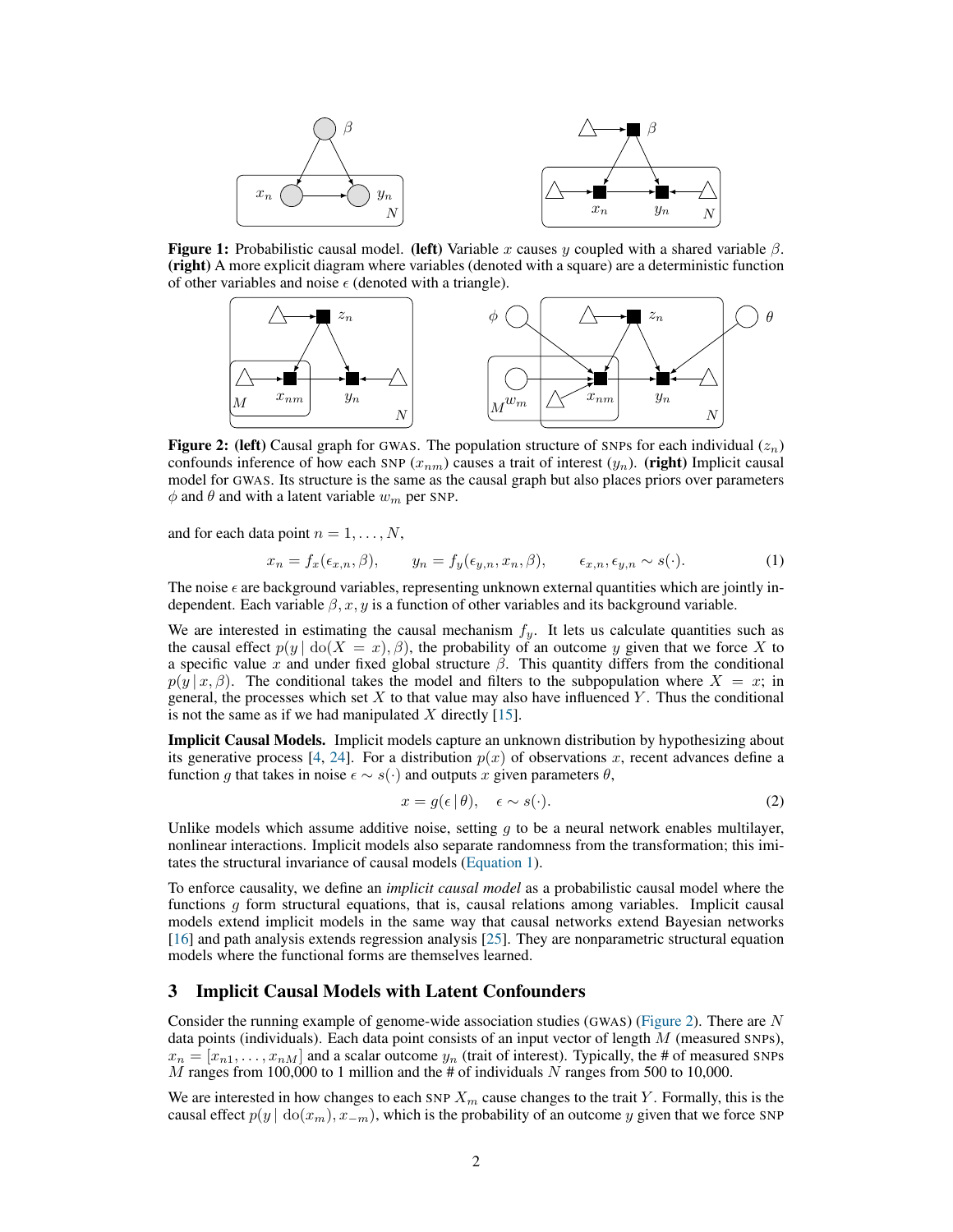$X_m = x_m$  and consider fixed remaining SNPs  $x_{-m}$ . Standard inference methods are confounded by the unobserved population structure of SNPs for each individual, as well as the individual's cryptic relatedness to other samples in the data set. This confounder is represented as a latent variable  $z_n$ , which influences  $x_{nm}$  and  $y_n$  for each data index n; see [Figure 2.](#page-1-2) Because we do not observe the  $z_n$ 's, the causal effect  $p(y \mid \text{do}(x_m), x_{-m})$  is unidentifiable [\[22\]](#page-5-1).

Building on previous GWAS methods [\[17,](#page-4-5) [26,](#page-5-2) [1\]](#page-4-9), we build a model that jointly captures  $z_n$ 's and the mechanisms for  $X_m \to Y$ . Consider the implicit causal model where for each data point  $n = 1, \ldots, N$  and for each SNP  $m = 1, \ldots, M$ ,

$$
z_n = g_z(\epsilon_{z_n}), \qquad x_{nm} = g_{x_m}(\epsilon_{x_{nm}}, z_n \, | \, w_m), \qquad y_n = g_y(\epsilon_{y_n}, x_{n,1:M}, z_n \, | \, \theta), \tag{3}
$$

where  $\epsilon_{z_n}, \epsilon_{x_{nm}}, \epsilon_{y_n} \sim s(\cdot)$ . The function  $g_z(\cdot)$  for the confounder is fixed. Each function  $g_{x_m}(\cdot | w_m)$  per SNP depends on the confounder and has parameters  $w_m$ . The function  $g_y(\cdot | \theta)$ for the trait depends on the confounder and all SNPs, and it has parameters  $\theta$ . We place priors over the parameters  $p(w_m)$  and  $p(\theta)$ .

[Figure 2](#page-1-2) (right) visualizes the model. It is a model over the full causal graph [\(Figure 2](#page-1-2) (left)) and differs from the unconfounded case: [§ 2](#page-0-1) only requires a model from  $X \to Y$ , and the rest of the graph is "ignorable" [\[8\]](#page-4-4).

To estimate the mechanism  $f_y$ , we calculate the posterior of the outcome parameters  $\theta$ ,

<span id="page-2-0"></span>
$$
p(\theta | \mathbf{x}, \mathbf{y}) = \int p(\mathbf{z} | \mathbf{x}, \mathbf{y}) p(\theta | \mathbf{x}, \mathbf{y}, \mathbf{z}) \, d\mathbf{z}.
$$
 (4)

Note how this accounts for the unobserved confounders: it assumes that  $p(z | x, y)$  accurately reflects the latent structure. In doing so, we perform inferences for  $p(\theta | x, y, z)$ , averaged over posterior samples from  $p(\mathbf{z} | \mathbf{x}, \mathbf{y})$ .

**Generative Process of Confounders**  $z_n$ . We use standard normal noise and set the confounder function  $g_z(\cdot)$  to the identity. This implies the distribution of confounders  $p(z_n)$  is standard normal. Their dimension  $z_n \in \mathbb{R}^K$  is a hyperparameter.

**Generative Process of SNPs**  $x_{nm}$ . Designing nonlinear processes that return matrices is an ongoing research direction (e.g.,  $[10, 11]$  $[10, 11]$  $[10, 11]$ ). To design one for GWAS (the SNP matrix), we build on an implicit modeling formulation of factor analysis; it has been successful in GWAS applications [\[17,](#page-4-5) [21\]](#page-5-5). Let each SNP be encoded as a 0, 1, or 2 to denote the three possible genotypes. This is unphased data, where 0 indicates two major alleles; 1 indicates one major and one minor allele; and 2 indicates two minor alleles. Set

$$
logit \pi_{nm} = z_n^{\top} w_m, \qquad x_{nm} = \mathbb{I}[\epsilon_1 > \pi_{nm}] + \mathbb{I}[\epsilon_2 > \pi_{nm}], \qquad \epsilon_1, \epsilon_2 \sim \text{Uniform}(0, 1).
$$

This defines a Binomial $(2, \pi_{nm})$  distribution on  $x_{nm}$ . Analogous to generalized linear models, the Binomial's logit probability is linear with respect to  $z_n$ . We then sum up two Bernoulli trials: they are represented as indicator functions of whether a uniform sample is greater than the probability. (The uniform noises are newly drawn for each index  $n$  and  $m$ .) We relax this generative process using a neural network over concatenated inputs,  $\log$ it  $\pi_{nm} = NN([z_n, w_m] | \phi)$ . Similar to the above, the variables  $w_m$  serve as principal components. The neural network takes an input of dimension  $2K$ and outputs a scalar real value; its weights and biases  $\phi$  are shared across SNPs m and individuals n. We place a standard normal prior over  $\phi$ .

**Generative Process of Traits**  $y_n$ . To specify the traits, we build on an implicit modeling formulation of linear regression. It is the mainstay tool in GWAS applications [\[17,](#page-4-5) [21\]](#page-5-5). Formally, for real-valued  $y \in \mathbb{R}$ , we model each observed trait as

$$
y_n = NN([x_{n,1:M}, z_n, \epsilon] | \theta), \qquad \epsilon_n \sim \text{Normal}(0, 1).
$$

The neural net takes an input of dimension  $M + K + 1$  and outputs a scalar real value; for categorical outcomes, the output is discretized over equally spaced cutpoints. We also place a group Lasso prior on weights connecting a SNP to a hidden layer. This encourages sparse inputs: we suspect few SNPs affect the trait [\[27\]](#page-5-6). We use standard normal for other weights and biases.

### 4 Likelihood-Free Variational Inference

We described a rich causal model for how SNPs cause traits and that can adjust for latent populationconfounders. Given GWAS data, we aim to infer the posterior of outcome parameters  $\theta$  [\(Equation 4\)](#page-2-0).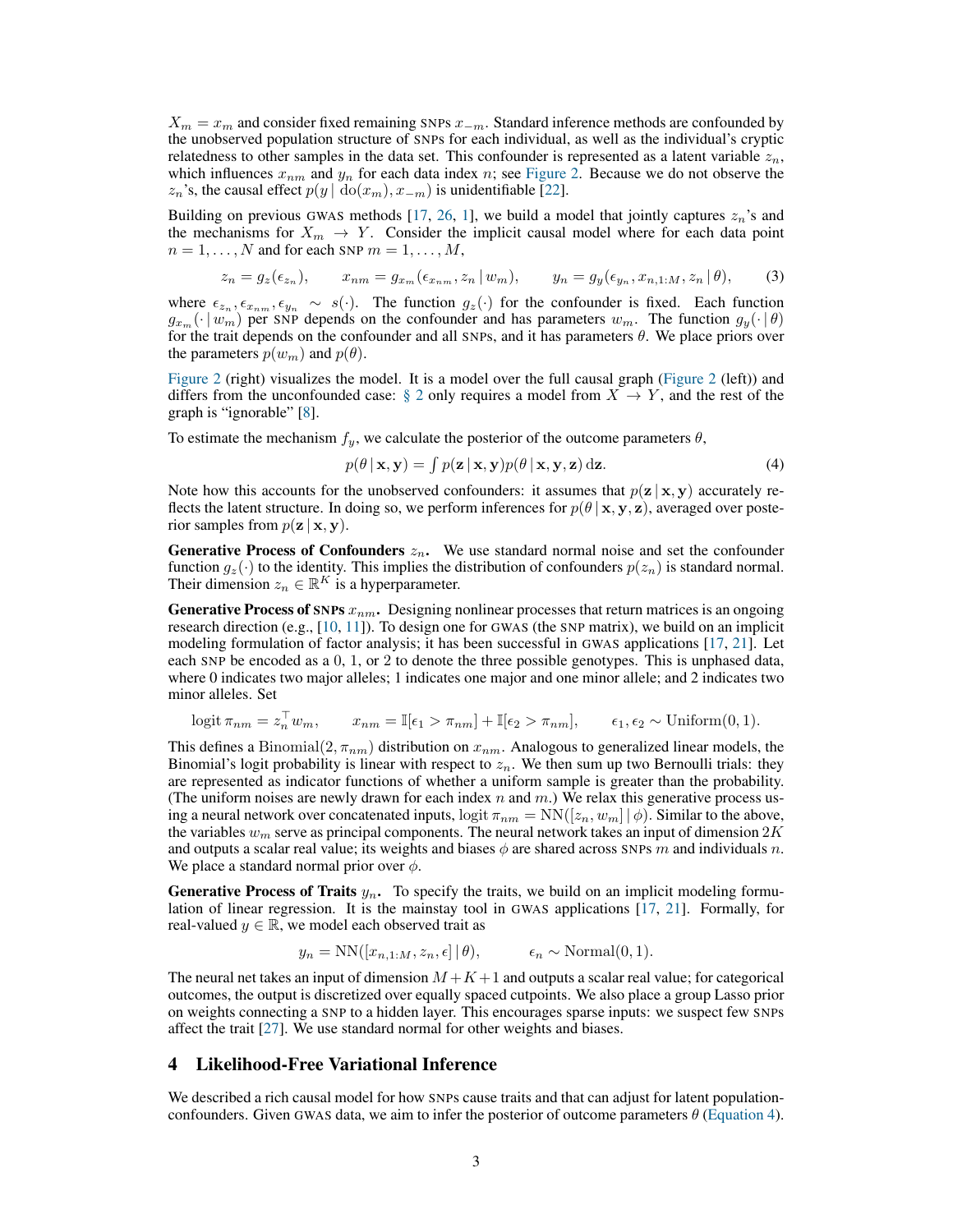<span id="page-3-0"></span>

| Trait                  | <b>ICM</b> | $PCA$ (Price+06) | $LMM(Kang+10)$ | $GCAT(Song+10)$ |
|------------------------|------------|------------------|----------------|-----------------|
| HapMap                 | 99.2       | 34.8             | 30.7           | 99.2            |
| <b>TGP</b>             | 85.6       | 2.7              | 43.3           | 70.3            |
| <b>HGDP</b>            | 91.8       | 6.8              | 40.2           | 72.3            |
| PSD $(a=1)$            | 97.0       | 80.4             | 92.3           | 95.3            |
| PSD $(a = 0.5)$        | 94.3       | 79.5             | 90.1           | 93.6            |
| PSD $(a = 0.1)$        | 92.2       | 38.1             | 38.6           | 90.4            |
| PSD $(a = 0.01)$       | 92.7       | 24.2             | 35.1           | 90.7            |
| Spatial $(a = 1)$      | 90.9       | 56.4             | 60.0           | 75.2            |
| Spatial ( $a = 0.5$ )  | 86.2       | 50.5             | 46.6           | 72.5            |
| Spatial ( $a = 0.1$ )  | 80.9       | 2.4              | 26.6           | 35.6            |
| Spatial ( $a = 0.01$ ) | 75.5       | 1.8              | 15.3           | 30.2            |

Table 1: Precision accuracy over an extensive set of configurations and methods; we average over 100 simulations for a grand total of 4,400 fitted models. The setting  $a$  in PSD and Spatial determines the amount of sparsity in the latent population structure: lower  $a$  means higher sparsity. ICM is significantly more robust to spurious associations, outperforming other methods by up to 45.3%.

Calculating this posterior reduces to calculating the joint posterior of confounders  $z_n$ , SNP parameters  $w_m$  and  $\phi$ , and trait parameters  $\theta$ ,

 $p(z_{1:N}, w_{1:M}, \phi, \theta | \mathbf{x}, \mathbf{y}) \propto p(\phi) p(\theta) \prod_{n=1}^{N} [p(z_n) p(y_n | x_{n,1:M}, z_n, \theta) \prod_{m=1}^{M} p(w_m) p(x_{nm} | z_n, w_m, \phi)].$ 

This means we can use typical inference algorithms on the joint posterior. We then collapse variables to obtain the marginal posterior of  $\theta$ . (For Monte Carlo methods, we drop the auxiliary samples; for variational methods, it is given if the variational family follows the posterior's factorization.)

One difficulty is that with implicit models, evaluating the density is intractable: it requires integrating over a nonlinear function with respect to a high-dimensional noise [\(Equation 2\)](#page-1-3). Thus we require likelihood-free methods, which assume that one can only sample from the model's likelihood [\[12,](#page-4-12) [24\]](#page-5-0). Here we apply likelihood-free variational inference (LFVI), which we scale to billions of genetic measurements [\[24\]](#page-5-0).

#### 5 Empirical Study: Robustness to Spurious Associations

We analyze 11 simulation configurations, where each configuration uses 100,000 SNPs and 940 to 5,000 individuals. We simulate 100 GWAS data sets per configuration for a grand total of 4,400 fitted models (4 methods of comparison). Each configuration employs a true model to generate the SNPs and traits based on real genomic data. Following Hao et al. [\[6\]](#page-4-13), we use the Balding-Nichols model based on the HapMap dataset [\[2,](#page-4-14) [5\]](#page-4-15); PCA based on the 1000 Genomes Project (TGP) [\[3\]](#page-4-16); PCA based on the Human Genome Diversity project (HGDP) [\[20\]](#page-5-7); four variations of the Pritchard-Stephens-Donelly model (PSD) based on HGDP [\[18\]](#page-4-17); and four variations of a configuration where population structure is determined by a latent spatial position of individuals. Only 10 of the 100,000 SNPs are set to be causal.

We compare against three methods that are currently state of the art: PCA with linear regression [\[17\]](#page-4-5) ("PCA"); a linear mixed model (EMMAX software) [\[9\]](#page-4-6) ("LMM"); and logistic factor analysis with inverse regression [\[21\]](#page-5-5) ("GCAT"). We use Adam with a initial step-size of 0.005, initialize neural network parameters uniformly with He variance scaling [\[7\]](#page-4-18), and specify the neural networks for traits and SNPs as fully connected with two hidden layers, ReLU activation, and batch normalization. For the trait model's neural network, we found that including latent variables as input to the final output layer improves information flow in the network.

[Table 1](#page-3-0) displays the precision for predicting causal factors across methods. Our method achieves state of the art across all configurations. When failing to account for populations, "spurious associations" occur between genetic markers and the trait of interest, despite the fact that there is no biological connection. Precision measures a method's robustness to spurious associations: higher precision means fewer false positives and thus more robustness. Our method dominates in difficult tasks with sparse (small a), spatial (Spatial), and/or mixed membership structure (PSD): there is over a 15% margin in difference to the second best in general, and up to a 45.3% margin on the Spatial ( $a = 0.01$ ) configuration.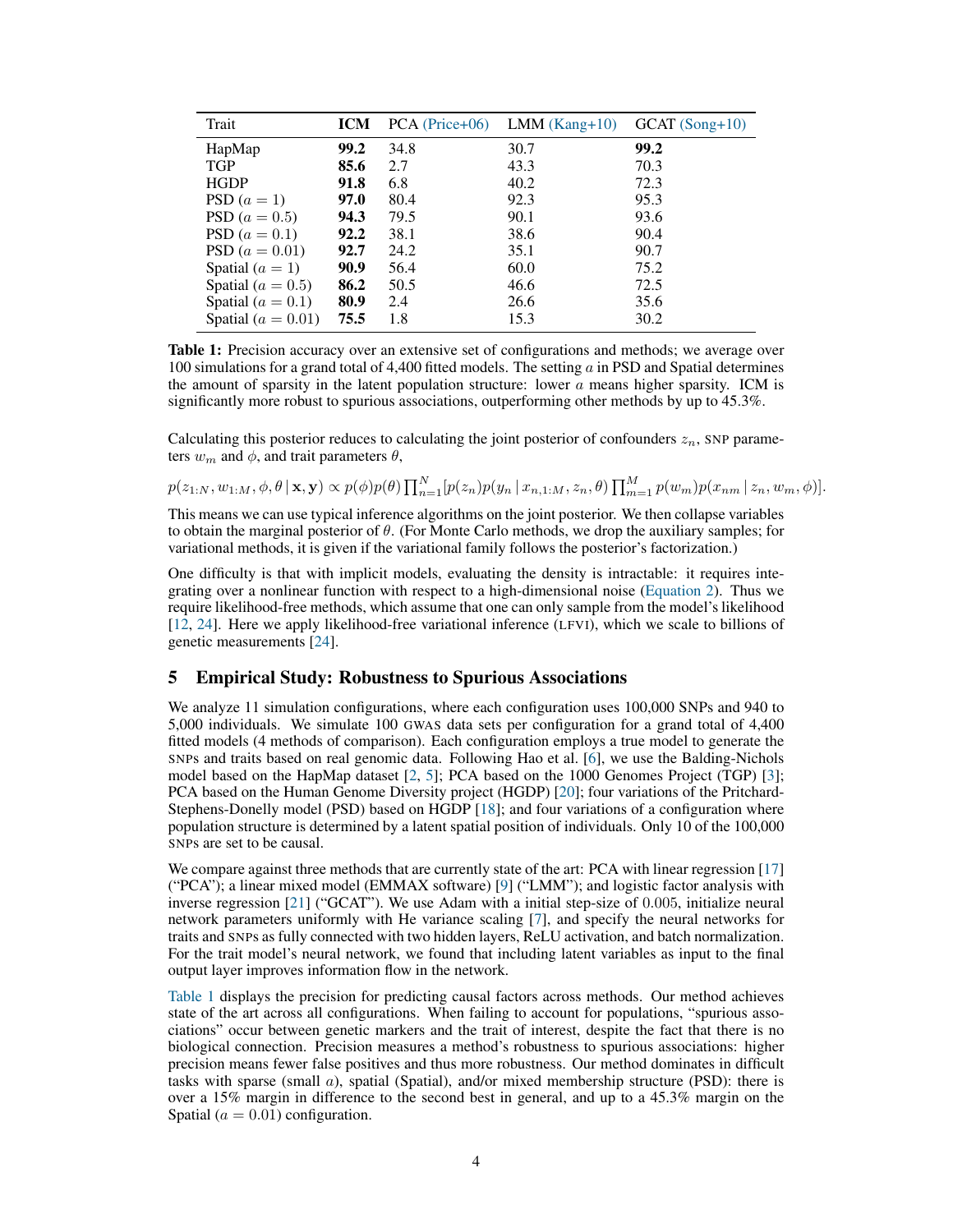Acknowledgements. DT is supported by a Google Ph.D. Fellowship in Machine Learning and an Adobe Research Fellowship. DMB is supported by NSF IIS-0745520, IIS-1247664, IIS-1009542, ONR N00014-11-1-0651, DARPA FA8750-14-2-0009, N66001-15-C-4032 , Facebook, Adobe, Amazon, and the John Templeton Foundation.

#### References

- <span id="page-4-9"></span>[1] Astle, W. and Balding, D. J. (2009). Population structure and cryptic relatedness in genetic association studies. *Statistical Science*, 24(4):451–471.
- <span id="page-4-14"></span>[2] Balding, D. J. and Nichols, R. A. (1995). A method for quantifying differentiation between populations at multi-allelic loci and its implications for investigating identity and paternity. In *Human identification: The use of DNA markers*, pages 3–12.
- <span id="page-4-16"></span>[3] Consortium, . G. P. et al. (2010). A map of human genome variation from population scale sequencing. *Nature*, 467(7319):1061.
- <span id="page-4-7"></span>[4] Diggle, P. J. and Gratton, R. J. (1984). Monte Carlo methods of inference for implicit statistical models. *Journal of the Royal Statistical Society Series B*.
- <span id="page-4-15"></span>[5] Gibbs, R. A., Belmont, J. W., Hardenbol, P., Willis, T. D., Yu, F., Yang, H., Ch'ang, L.-Y., Huang, W., Liu, B., Shen, Y., et al. (2003). The international hapmap project.
- <span id="page-4-13"></span>[6] Hao, W., Song, M., and Storey, J. D. (2016). Probabilistic models of genetic variation in structured populations applied to global human studies. *Bioinformatics*.
- <span id="page-4-18"></span>[7] He, K., Zhang, X., Ren, S., and Sun, J. (2015). Delving deep into rectifiers: Surpassing humanlevel performance on imagenet classification. In *International Conference on Computer Vision*. IEEE.
- <span id="page-4-4"></span>[8] Imbens, G. and Rubin, D. B. (2015). *Causal Inference*. Cambridge University Press.
- <span id="page-4-6"></span>[9] Kang, H. M., Sul, J. H., Service, S. K., Zaitlen, N. A., Kong, S.-y., Freimer, N. B., Sabatti, C., and Eskin, E. (2010). Variance component model to account for sample structure in genome-wide association studies. *Nature Genetics*, 42(4):348–354.
- <span id="page-4-10"></span>[10] Lawrence, N. D. (2005). Probabilistic Non-linear Principal Component Analysis with Gaussian Process Latent Variable Models. *The Journal of Machine Learning Research*, 6:1783–1816.
- <span id="page-4-11"></span>[11] Lloyd, J. R., Orbanz, P., Ghahramani, Z., and Roy, D. M. (2012). Random function priors for exchangeable arrays with applications to graphs and relational data. In *Neural Information Processing Systems*.
- <span id="page-4-12"></span>[12] Marin, J.-M., Pudlo, P., Robert, C. P., and Ryder, R. J. (2012). Approximate bayesian computational methods. *Statistics and Computing*, 22(6):1167–1180.
- <span id="page-4-1"></span>[13] Murphy, K. P. (2012). *Machine Learning: A Probabilistic Perspective*. MIT press.
- <span id="page-4-0"></span>[14] Pearl, J. (1988). *Probabilistic reasoning in intelligent systems: networks of plausible inference*. Morgan Kaufmann.
- <span id="page-4-3"></span>[15] Pearl, J. (2000). *Causality*. Cambridge University Press.
- <span id="page-4-8"></span>[16] Pearl, J. and Verma, T. S. (1991). A theory of inferred causation. In *Proceedings of the Second International Conference on Principles of Knowledge Representation and Reasoning*.
- <span id="page-4-5"></span>[17] Price, A. L., Patterson, N. J., Plenge, R. M., Weinblatt, M. E., Shadick, N. A., and Reich, D. (2006). Principal components analysis corrects for stratification in genome-wide association studies. *Nature Genetics*, 38(8):904–909.
- <span id="page-4-17"></span>[18] Pritchard, J. K., Stephens, M., and Donnelly, P. (2000). Inference of population structure using multilocus genotype data. *Genetics*, 155(2):945–959.
- <span id="page-4-2"></span>[19] Rezende, D. J., Mohamed, S., and Wierstra, D. (2014). Stochastic backpropagation and approximate inference in deep generative models. In *International Conference on Machine Learning*.